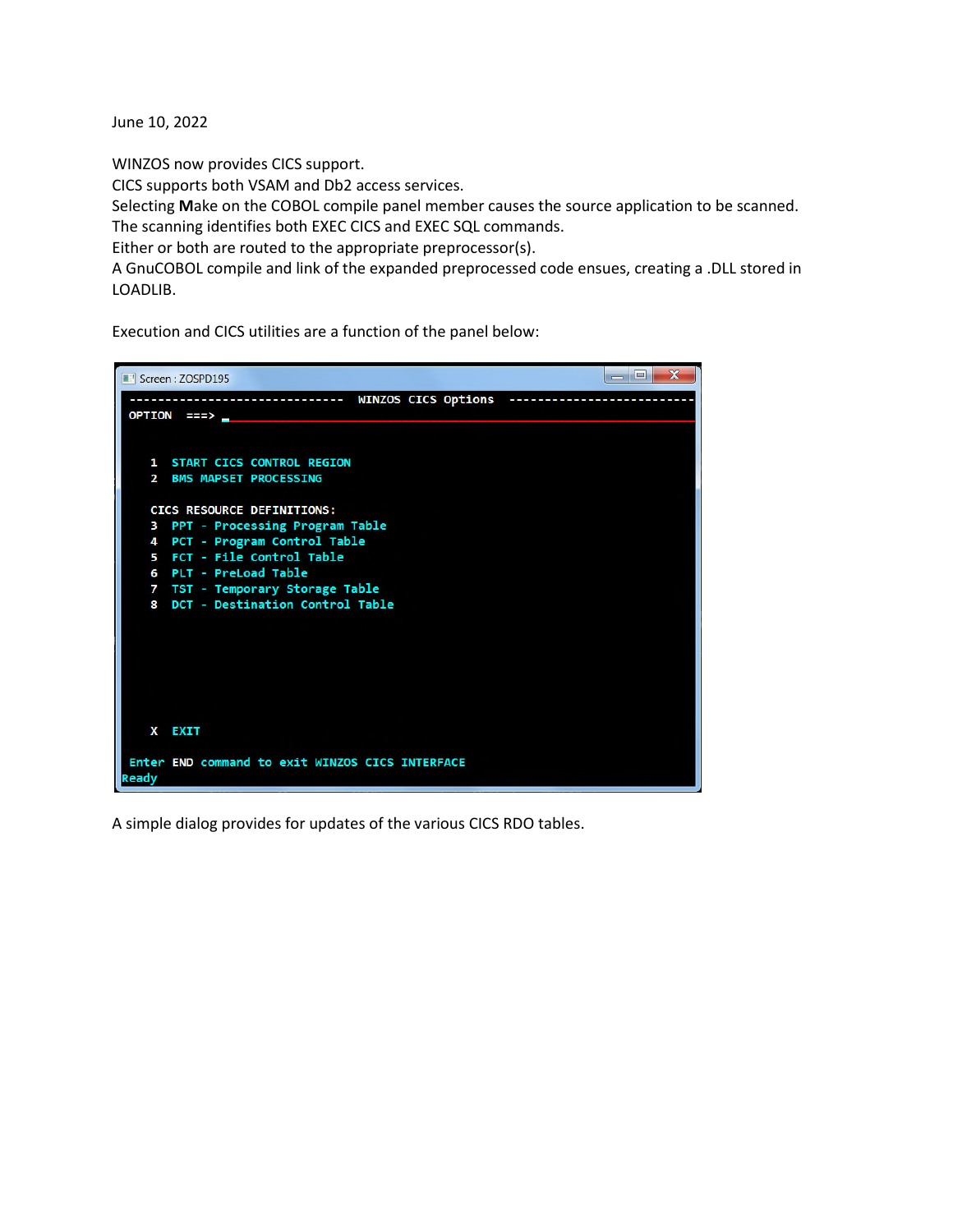BMS generation creates BMS screens. The display of the generated BMS generation is optional. See Panel 0.1.1 (below).



Note the field **Pause on BMSGEN Errors.** If "Y" BMS macro errors will be displayed as a message box indicating the DFHMDI line number and error text.

Note the field **Pause on BMSGEN screen gen (DFHMDI).** If "Y" each DFHMDI macro set will display at the conclusion of the map generation. Press Enter to continue to the next DFHMDI set.

Also note that Type=DSECT is not implemented. In my experience the COBOL copybook defining the data structure is done in an ISPF edit session. The field naming constraints of the macro language are less than optimal.

I plan to address this in a forthcoming release whereupon a BMS painter will be introduced with the ability to create meaningful data names and a method to draw and portray the expected BMS screen without the necessity of coding each DFHMDF macro.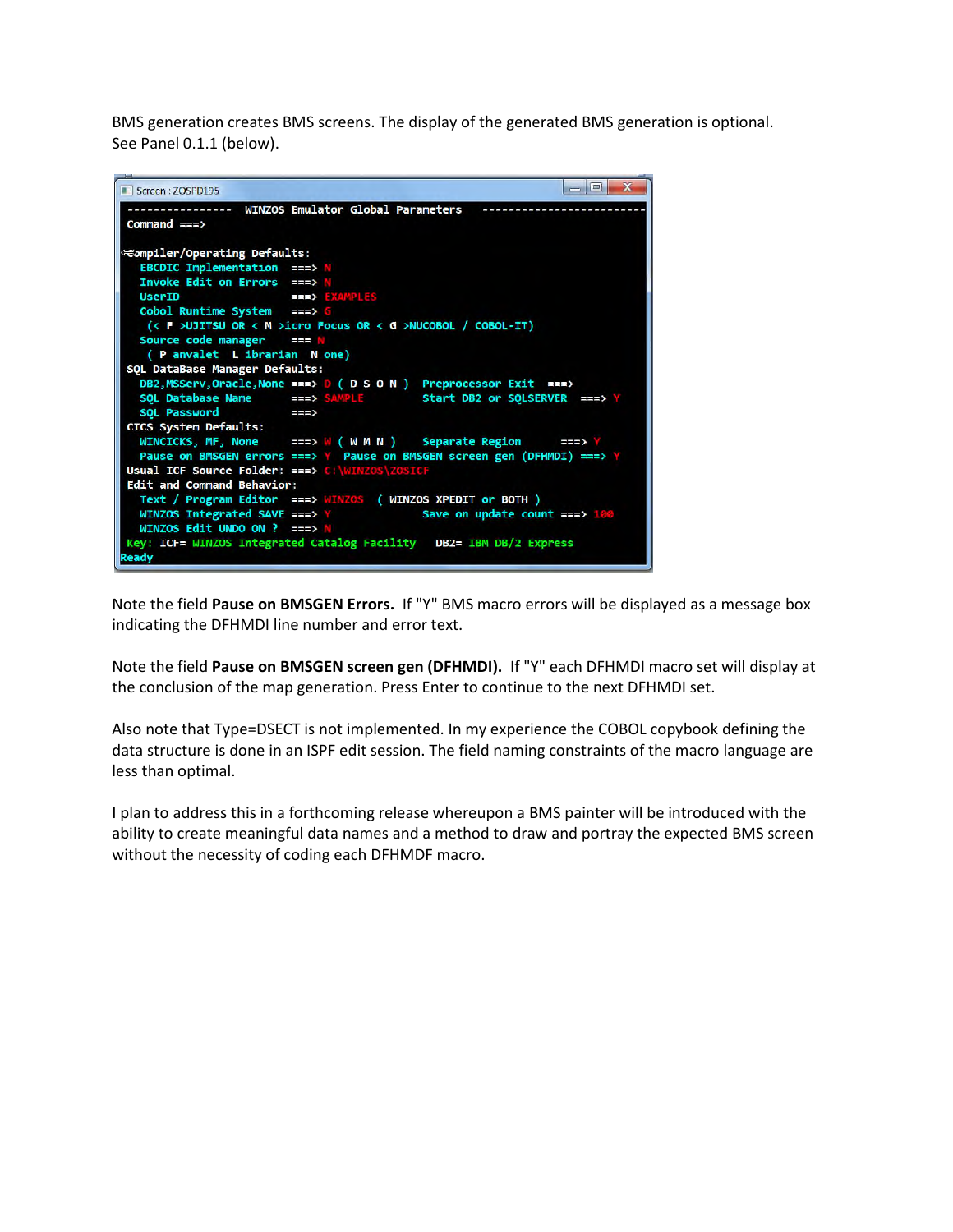Future releases of the CICS services will include the ability to animate a CICS, CICS / Db2 application. Until such time that animation becomes available I have included a Windows API message box function (ZMSGBOX). Use of ZMSGBOX is useful in debugging. This is an example from executing a batch EXEC SQL program. COBOL display verbs are inoperable in a CICS environment. ZMSGBOX replaces DISPLAY logic.

An example of the use of ZMSGBOX1 can be found in EXAMPLES.Z.COBOL(ZLOADSQL)



A further enhancement will provide EBCDIC support.

## **EXEC CICS API is extensible requiring only user maintained table updates**

A significant feature of WINZOS CICS is the extensibility of the EXEC CICS preprocessor. An on request document addresses the capabilities for modifying syntax rules and code generation for existing EXEC CICS commands and for creating new commands. With these abilities to customize the handling of EXEC CICS commands, the user can support differences in syntax that arise from different versions of CICS on the mainframe. The user can also create new commands that support the migration of the applications to the Windows and web based environment. It is possible to use features of the Windows environment to implement features that were not available on zOS / non VSE environments.

The table driven paradigm used by the WINZOS makes possible these EXEC CICS API modifications / additions:

- code to be inserted in the transaction program,
- symbolic name conversion tables,
- error message text and severity tables, and
- EXEC CICS command definition tables.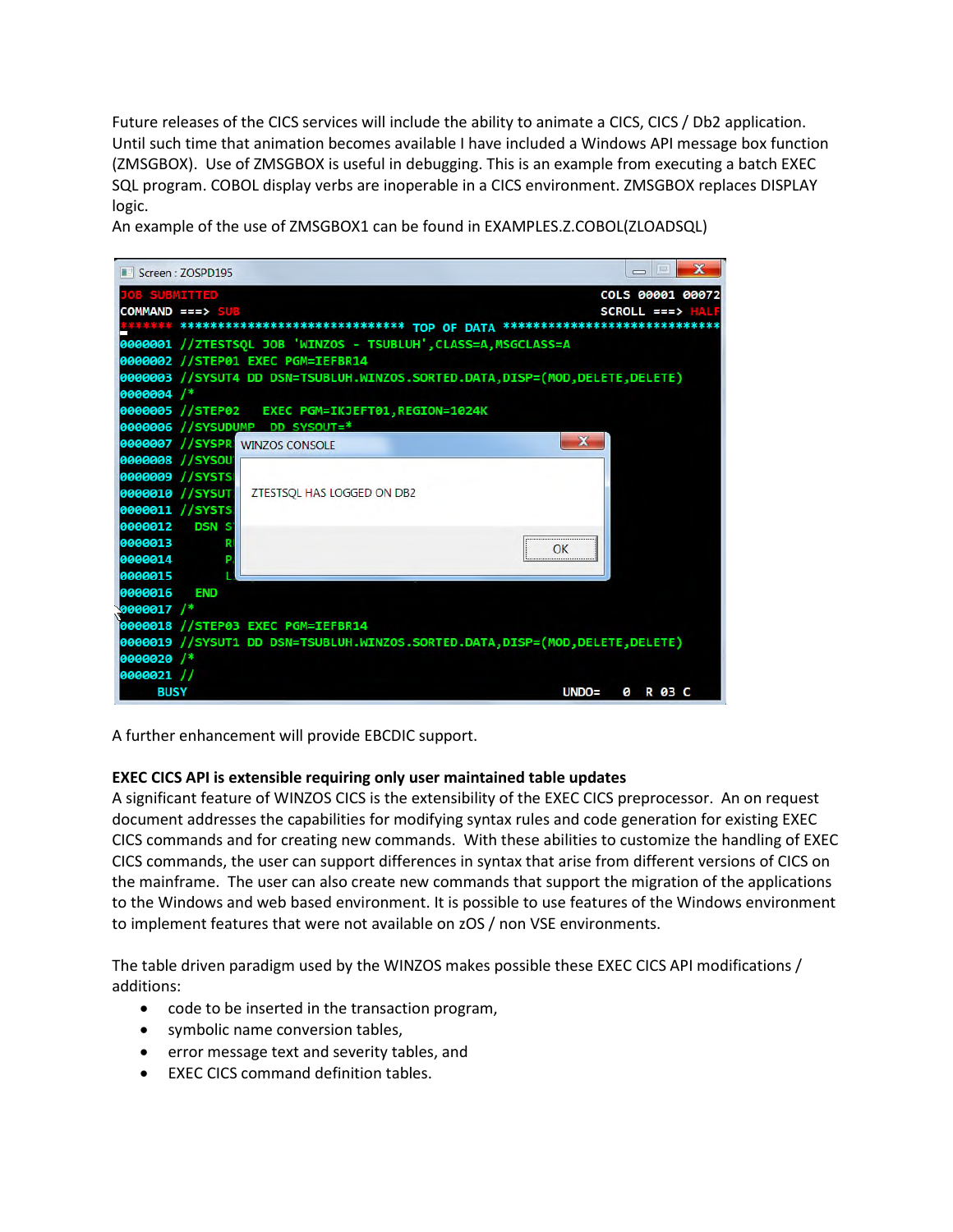Note: Extensive familiarity with CICS features and syntax is a prerequisite for use of the extensible API feature. To request the document please send an email to development@wincobol.com The WINZOS install provides for both a new installation and an update installation. The new install will create PDS(s) for the EXAMPLE JCL, COBOL, BMS...

An update install requires executing EXAMPLES.Z.CNTL (SETUPCAT) after installation is complete. In the next week or so I will add to the wincobol.com website a video demonstrating use of CICS with WINZOS.

For those familiar with CICS it is a simple process with WINZOS

- Populate the PPT, PCT, and FCT
- The dataset names used in the FCT are Windows file names use IDCAMS to create VSAM files, use option 3.4 to discern the Windows file
- Generate the BMS
- Compile the COBOL program(s)
- Start CICS execution

## **There is one gotcha with DB2**.

When Db2 is installed, by default it uses a folder "Program Files " or "Program Files (x86)" Both contain embedded spaces. Embedded spaces in a folder name confuse elements of GnuCOBOL (and even some elements of Db2). To circumvent the restriction, the Windows "short file / folder name" is deployed in the WINZOS .BAT files. An edit may be required to configure WINZOS to understand the location of Db2.

To discern where Db2 is installed:

From a CMD.EXE window, type **DB2LEVEL** – Press Enter

DB2 returns the location of the installed DB2 components:

DB21085I This instance or install.. "DB2") …

Product is installed at "C:\PROGRA~2\IBM\SQLLIB"

The first node of the installed folder is of importance. In the above example "C:\PROGRA~2" The return first node value will be used in the editing below.

Edit C:\WINZOS\ZOSPOOLP\SETDB2.BAT

SET DB2DIR=C:\PROGRA~2

Change the value to the value from the above DB2LEVEL output. Save SETDB2.BAT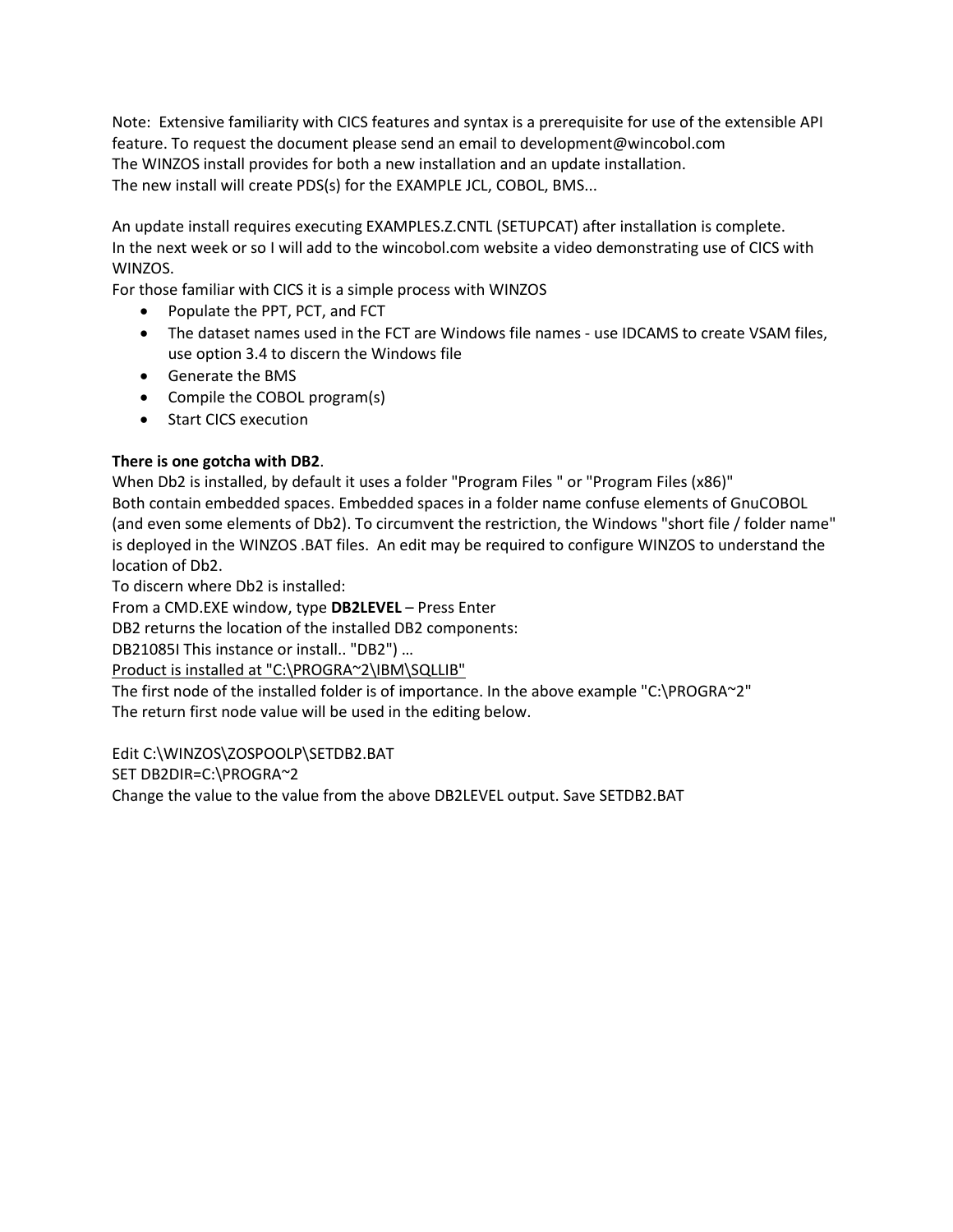To start the BMSGEN process use Option T.2 Note that I specified the other PDS Z.BMS



Edit "E" is also supported as a function on this panel.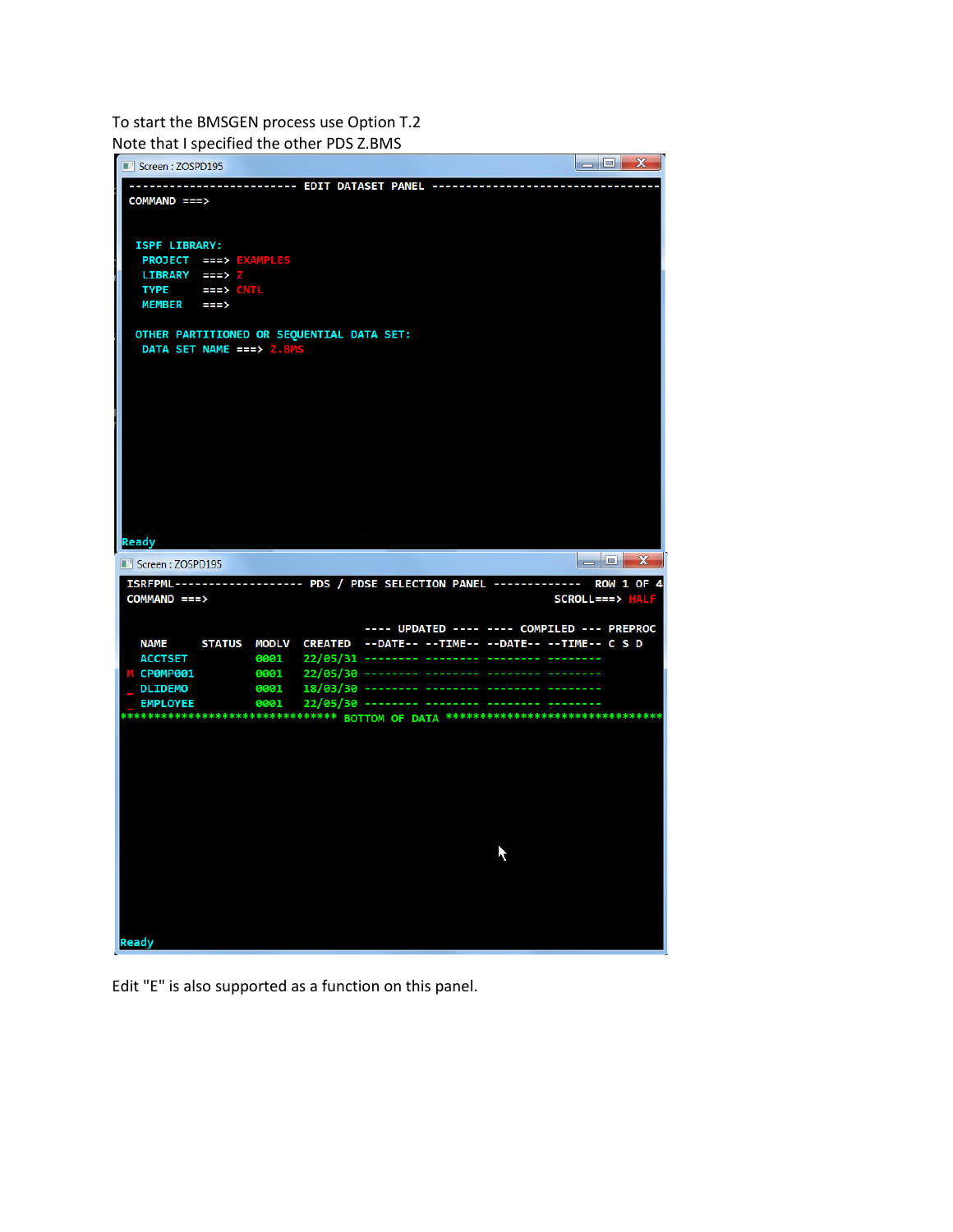If "Pause on BMSGEN screen gen" has a value 'Y' (the default) this IBM terminal 3270 BMS screen will be displayed: Press Enter to continue to the next member of the mapset (if more exist).

| Screen: WINKBMS                                                         |                                     |                                  |  |                                     | $\mathbf{x}$<br>$=$ $\blacksquare$ |
|-------------------------------------------------------------------------|-------------------------------------|----------------------------------|--|-------------------------------------|------------------------------------|
| CP0M001                                                                 |                                     | Banco Nacional de Honduras       |  | Fecha                               |                                    |
| node >                                                                  | <b>ESTATUS DE CONEXIONES TCP/IP</b> | Hora                             |  |                                     |                                    |
| st <sup>1</sup> Hst Conexiìn Ip. Addr. Puerto encol. total encol. total |                                     |                                  |  | -Msgs enviados- - - Msgs recibidos- |                                    |
| □                                                                       |                                     |                                  |  |                                     |                                    |
|                                                                         |                                     |                                  |  |                                     |                                    |
|                                                                         |                                     |                                  |  |                                     |                                    |
|                                                                         |                                     |                                  |  |                                     |                                    |
|                                                                         |                                     |                                  |  |                                     |                                    |
| INI-iniciar ABR-abortar RCR-reciclar TER-terminar                       |                                     | PF3 ==> SALIR, PF12==>ACTUALIZAR |  |                                     |                                    |
| <b>MENSAJE:</b>                                                         |                                     |                                  |  |                                     |                                    |

The screen reflects the BMS generation from EXAMPLES.Z.BMS(CP0MP001):

|                      | Screen: ZOSPD195 | $\Box$                                                                           | x |
|----------------------|------------------|----------------------------------------------------------------------------------|---|
|                      |                  | WINZOS_EDIT:=>C:\WINZOS\BMS\CP0MP001.BMS----------------------- COLS 00001 00072 |   |
| COMMAND ===>         |                  | $SCROL$ ===>                                                                     |   |
|                      |                  | ******* ***************************** TOP OF DATA                                |   |
| 0000001              |                  | <b>PRINT NOGEN</b>                                                               |   |
|                      |                  | 0000002 MAPSETA DFHMSD TYPE=&SYSPARM,MODE=INOUT,CTRL=(FREEKB,FRSET),             |   |
| 0000003              |                  | LANG=ASM, STORAGE=AUTO, TIOAPFX=YES, EXTATT=MAPONLY,                             |   |
| 0000004              |                  | DSATTS=(COLOR, HILIGHT)                                                          |   |
|                      |                  | 0000005 CP0SYS1 DFHMDI SIZE=(24,80)                                              |   |
| 0000006              |                  | DFHMDF POS=(1,24), LENGTH=29, ATTRB=(PROT, ASKIP, BRT),                          |   |
| 0000007              |                  | COLOR=RED,                                                                       |   |
| 0000008              |                  | INITIAL='Banco Nacional de Honduras                                              |   |
| 0000009              |                  | DFHMDF POS=(2,1), LENGTH=7, ATTRB=(PROT, ASKIP),                                 |   |
| 0000010              |                  | INITIAL='CP0M001', COLOR=TURQUOISE                                               |   |
| 0000011              |                  | DFHMDF POS=(2,65), LENGTH=5, ATTRB=(PROT, ASKIP),                                |   |
| 0000012              |                  | INITIAL='Fecha', COLOR=TURQUOISE                                                 |   |
| <b>0000013 FECHA</b> |                  | DFHMDF POS=(2,72), LENGTH=08, ATTRB=(PROT, ASKIP),                               |   |
| 0000014              |                  | COLOR=TURQUOISE                                                                  |   |
| 0000015              |                  | DFHMDF POS=(3,01), LENGTH=06, ATTRB=(PROT, ASKIP),                               |   |
| 0000016              |                  | COLOR=TURQUOISE,                                                                 |   |
| 0000017              |                  | INITIAL='nodo >'                                                                 |   |
| 0000018 NNODO        |                  | DFHMDF POS=(3,08), LENGTH=02, ATTRB=(PROT, ASKIP, BRT),                          |   |
| 0000019              |                  | COLOR=YELLOW                                                                     |   |
|                      | 0000020 NODO     | DFHMDF POS=(3,12), LENGTH=08, ATTRB=(PROT, ASKIP, BRT),                          |   |
| 0000021              |                  | COLOR=YELLOW                                                                     |   |
| Ready                |                  | $UNDO =$<br>R 02 C<br>ø                                                          |   |